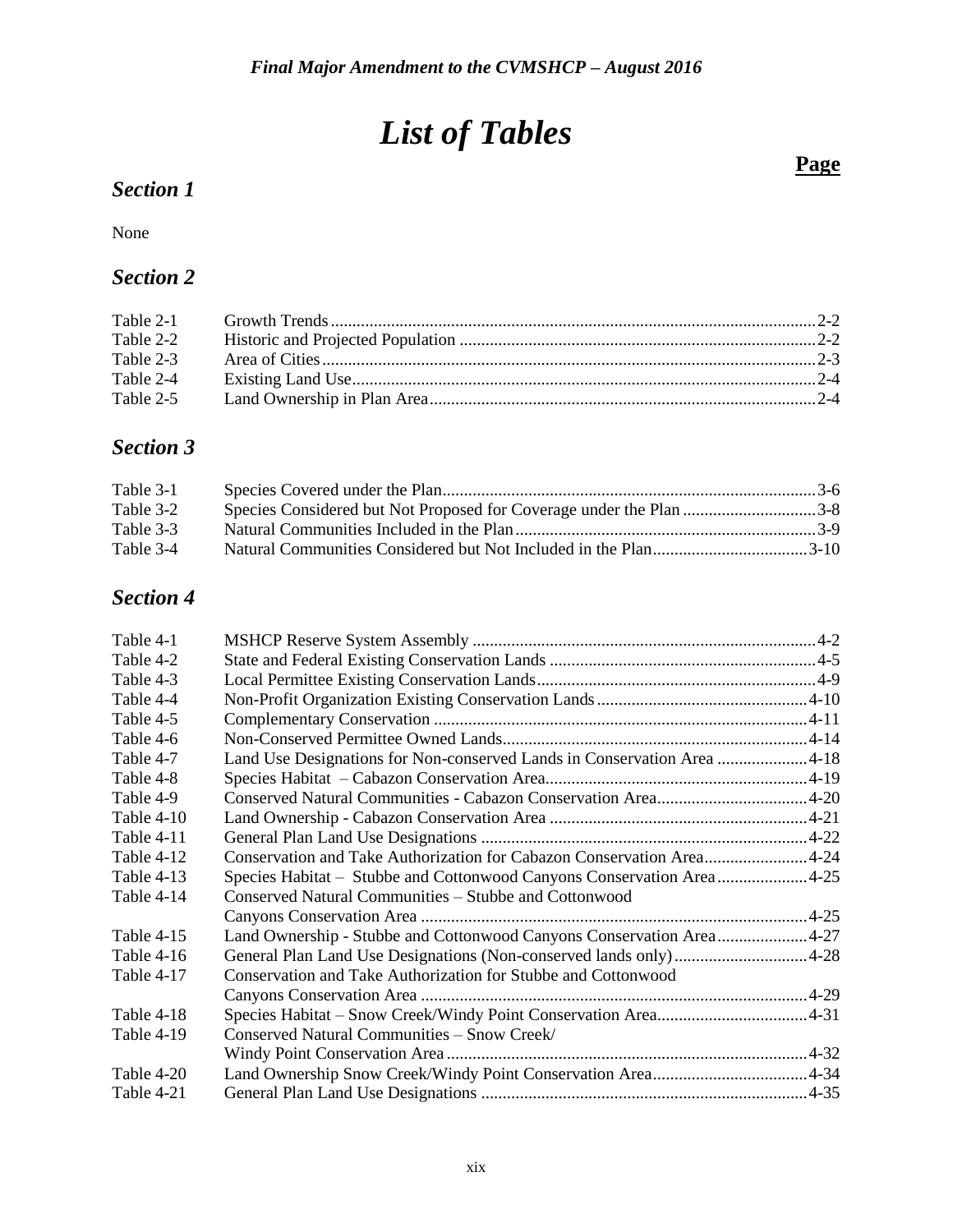| Table 4-22a | Conservation and Take Authorization for Snow Creek/                             |  |
|-------------|---------------------------------------------------------------------------------|--|
|             |                                                                                 |  |
| Table 4-22b | Conservation and Take Authorization for Snow Creek/                             |  |
|             |                                                                                 |  |
| Table 4-23  |                                                                                 |  |
| Table 4-24  | Conserved Natural Communities - Whitewater Canyon Conservation Area4-40         |  |
| Table 4-25  |                                                                                 |  |
| Table 4-26  |                                                                                 |  |
| Table 4-27a | Conservation for Whitewater Canyon Conservation Area -                          |  |
|             |                                                                                 |  |
| Table 4-27b | Conservation and Take Authorization for Whitewater Canyon                       |  |
|             |                                                                                 |  |
| Table 4-28  |                                                                                 |  |
| Table 4-29  | Conserved Natural Communities - Highway 111/I-10 Conservation Area4-45          |  |
| Table 4-30  |                                                                                 |  |
| Table 4-31  | General Plan Land Use Designations (Non-conserved lands only)4-46               |  |
| Table 4-32  | Conservation and Take Authorization for Highway 111/1-10 Conservation Area 4-47 |  |
| Table 4-33  |                                                                                 |  |
| Table 4-34  | Conserved Natural Communities - Whitewater Floodplain Conservation Area  4-49   |  |
| Table 4-35  |                                                                                 |  |
| Table 4-36  | General Plan Land Use Designations (Non-conserved lands only) -                 |  |
|             |                                                                                 |  |
| Table 4-37a | Conservation and Take Authorization for Whitewater                              |  |
|             |                                                                                 |  |
| Table 4-37b | Conservation and Take Authorization for Whitewater                              |  |
|             |                                                                                 |  |
| Table 4-37c | Conservation and Take Authorization for Whitewater                              |  |
|             |                                                                                 |  |
| Table 4-38  | Species Habitat – Upper Mission Creek/Big Morongo                               |  |
|             |                                                                                 |  |
| Table 4-39  | Conserved Natural Communities - Upper Mission Creek/                            |  |
|             |                                                                                 |  |
| Table 4-40  | Land Ownership Upper Mission Creek/Big Morongo                                  |  |
|             |                                                                                 |  |
| Table 4-41  | General Plan Land Use Designations (Non-conserved lands only)                   |  |
|             | Upper Mission Creek/Big Morongo Canyon Conservation Area4-65                    |  |
| Table 4-42a | Conservation and Take Authorization for Upper Mission Creek/Big Morongo         |  |
|             |                                                                                 |  |
| Table 4-42b | Conservation and Take Authorization for Upper Mission Creek/                    |  |
|             | Big Morongo Canyon Conservation Area - City of Palm Springs Area4-68            |  |
| Table 4-42c | Conservation and Take Authorization for Upper Mission Creek/                    |  |
|             | Big Morongo Canyon Conservation Area - Riverside County Area4-68                |  |
| Table 4-43  |                                                                                 |  |
| Table 4-44  | Conserved Natural Communities - Willow Hole Conservation Area4-72               |  |
| Table 4-45  |                                                                                 |  |
| Table 4-46  | General Plan Land Use Designations (Non-conserved lands only) -                 |  |
|             |                                                                                 |  |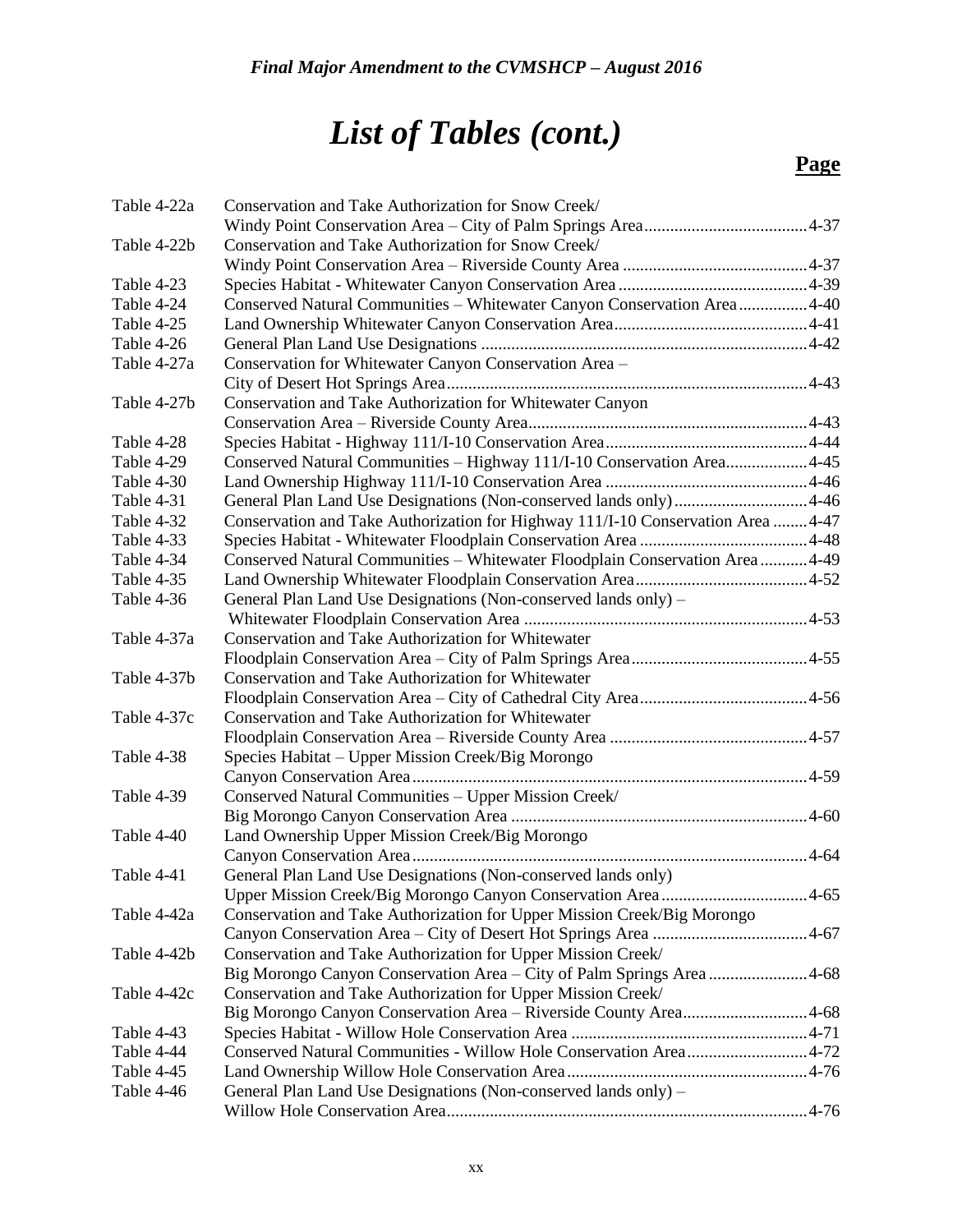| Table 4-47a | Conservation and Take Authorization for Willow Hole                           |  |
|-------------|-------------------------------------------------------------------------------|--|
|             |                                                                               |  |
| Table 4-47b | Conservation and Take Authorization for Willow Hole                           |  |
|             |                                                                               |  |
| Table 4-47c | Conservation and Take Authorization for Willow Hole Conservation Area         |  |
|             |                                                                               |  |
| Table 4-48  |                                                                               |  |
| Table 4-49  | Conserved Natural Communities - Long Canyon Conservation Area4-83             |  |
| Table 4-50  |                                                                               |  |
| Table 4-51  | General Plan Land Use Designations (Non-conserved lands only)                 |  |
|             |                                                                               |  |
| Table 4-52  |                                                                               |  |
| Table 4-53  | Conserved Natural Communities - Edom Hill Conservation Area4-86               |  |
| Table 4-54  |                                                                               |  |
| Table 4-55  | General Plan Land Use Designations (Non-conserved lands only)                 |  |
|             |                                                                               |  |
| Table 4-56a | Conservation and Take Authorization for Edom Hill                             |  |
|             |                                                                               |  |
| Table 4-56b | Conservation and Take Authorization for Edom Hill                             |  |
|             |                                                                               |  |
| Table 4-57  |                                                                               |  |
| Table 4-58  | Conserved Natural Communities - Thousand Palms Conservation Area 4-93         |  |
| Table 4-59  |                                                                               |  |
| Table 4-60  | General Plan Land Use Designations (Non-conserved lands only)                 |  |
|             |                                                                               |  |
| Table 4-61  | Conservation and Take Authorization for Thousand Palms Conservation Area 4-99 |  |
| Table 4-62  |                                                                               |  |
| Table 4-63  | Conserved Natural Communities - West Deception Canyon Conservation Area4-101  |  |
| Table 4-64  |                                                                               |  |
| Table 4-65  | General Plan Land Use Designations (Non-conserved lands only)                 |  |
|             |                                                                               |  |
| Table 4-66  | Conservation and Take Authorization for West Deception                        |  |
|             |                                                                               |  |
| Table 4-67  | Species Habitat - Indio Hills/Joshua Tree National Park                       |  |
|             |                                                                               |  |
| Table 4-68  | Conserved Natural Communities - Indio Hills/                                  |  |
|             |                                                                               |  |
| Table 4-69  | Land Ownership Indio Hills/Joshua Tree National Park                          |  |
|             |                                                                               |  |
| Table 4-70  | General Plan Land Use Designations (Non-conserved lands only)                 |  |
|             | Indio Hills/Joshua Tree National Park Linkage Conservation Area4-106          |  |
| Table 4-71  | Conservation and Take Authorization for Indio Hills/                          |  |
|             |                                                                               |  |
| Table 4-72  |                                                                               |  |
| Table 4-73  | Conserved Natural Communities - Indio Hills Palms Conservation Area4-109      |  |
| Table 4-74  |                                                                               |  |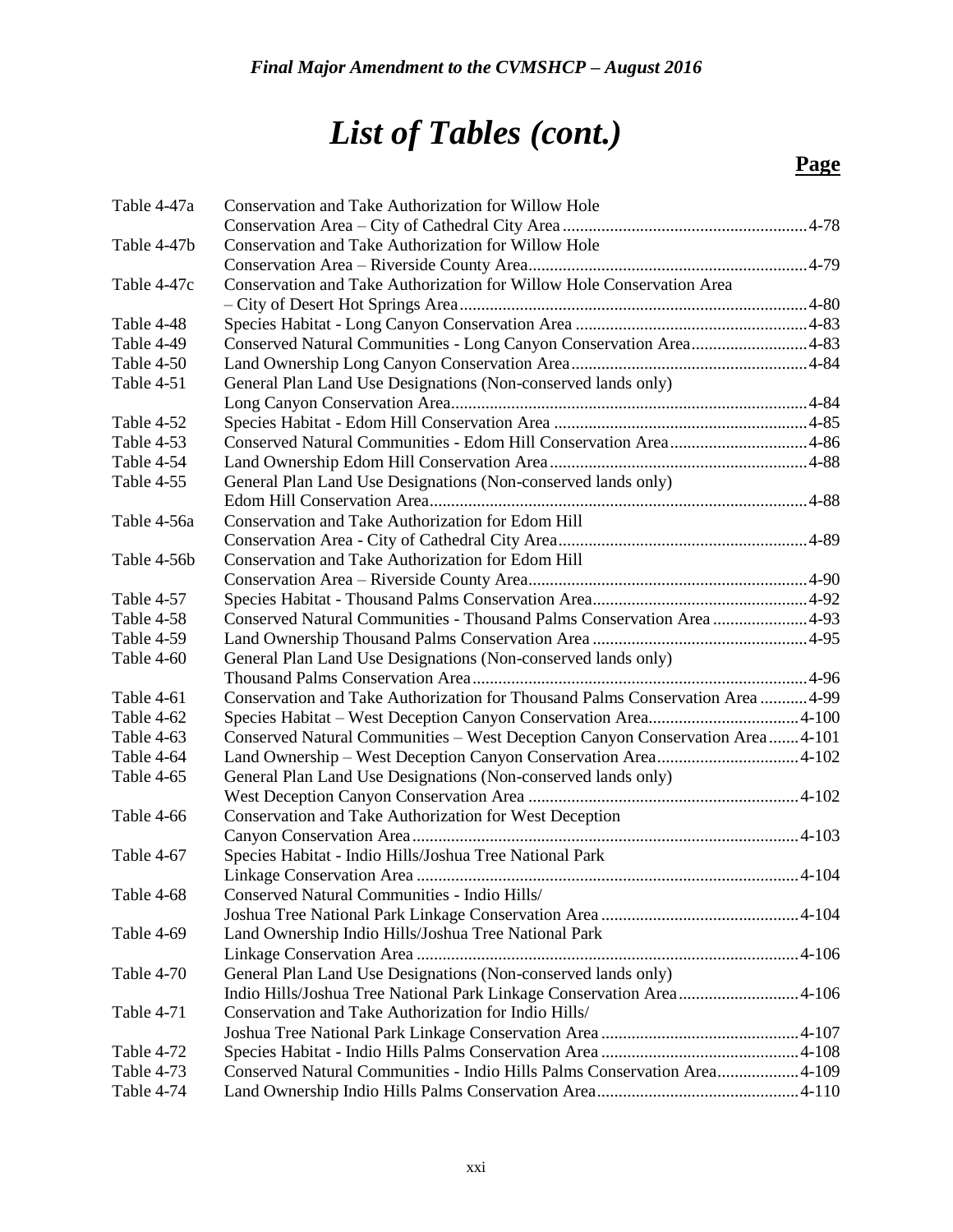| Table 4-75         | General Plan Land Use Designations (Non-conserved lands only)                    |  |
|--------------------|----------------------------------------------------------------------------------|--|
|                    |                                                                                  |  |
| Table 4-76         | Conservation and Take Authorization for Indio Hills Palms Conservation Area4-112 |  |
| Table 4-77         |                                                                                  |  |
| Table 4-78         | Conserved Natural Communities East Indio Hills Conservation Area4-114            |  |
| Table 4-79         |                                                                                  |  |
| Table 4-80         | General Plan Land Use Designations (Non-conserved lands only)                    |  |
|                    |                                                                                  |  |
| Table 4-81a        | <b>Conservation and Take Authorization for East Indio Hills</b>                  |  |
|                    |                                                                                  |  |
| Table 4-81b        | Conservation and Take Authorization for East Indio Hills                         |  |
|                    |                                                                                  |  |
| Table 4-81c        | Conservation and Take Authorization for East Indio Hills                         |  |
|                    |                                                                                  |  |
| Table 4-82         | Species Habitat - Joshua Tree National Park Conservation Area 4-121              |  |
| Table 4-83         | Conserved Natural Communities - Joshua Tree National Park                        |  |
|                    |                                                                                  |  |
| Table 4-84         |                                                                                  |  |
| Table 4-85         | General Plan Land Use Designations (Non-conserved lands only)                    |  |
|                    |                                                                                  |  |
| Table 4-86         | Conservation and Take Authorization for Joshua Tree                              |  |
|                    |                                                                                  |  |
| Table 4-87         | Species Habitat - Desert Tortoise and Linkage Conservation Area4-125             |  |
| Table 4-88         | Conserved Natural Communities - Desert Tortoise and                              |  |
|                    |                                                                                  |  |
| Table 4-89         | Land Ownership Desert Tortoise and Linkage Conservation Area 4-128               |  |
| Table 4-90         | General Plan Land Use Designations (Non-conserved lands only)                    |  |
|                    |                                                                                  |  |
| Table 4-91a        | Conservation and Take Authorization for Desert Tortoise and                      |  |
|                    |                                                                                  |  |
| Table 4-91b        | <b>Conservation and Take Authorization for Desert Tortoise</b>                   |  |
|                    |                                                                                  |  |
| Table 4-92         | Species Habitat - Mecca Hills/Orocopia Mountains Conservation Area  4-131        |  |
| Table 4-93         | Conserved Natural Communities - Mecca Hills/                                     |  |
|                    |                                                                                  |  |
| Table 4-94         | Land Ownership Mecca Hills/Orocopia Mountains Conservation Area 4-133            |  |
| Table 4-95         | General Plan Land Use Designations (Non-conserved lands only)                    |  |
|                    |                                                                                  |  |
| Table 4-96         | Conservation and Take Authorization for Mecca Hills/                             |  |
|                    |                                                                                  |  |
| Table 4-97         |                                                                                  |  |
| Table 4-98         | Conserved Natural Communities - Dos Palmas Conservation Area 4-135               |  |
| Table 4-99         |                                                                                  |  |
| <b>Table 4-100</b> | General Plan Land Use Designations (Non-conserved lands only)                    |  |
|                    |                                                                                  |  |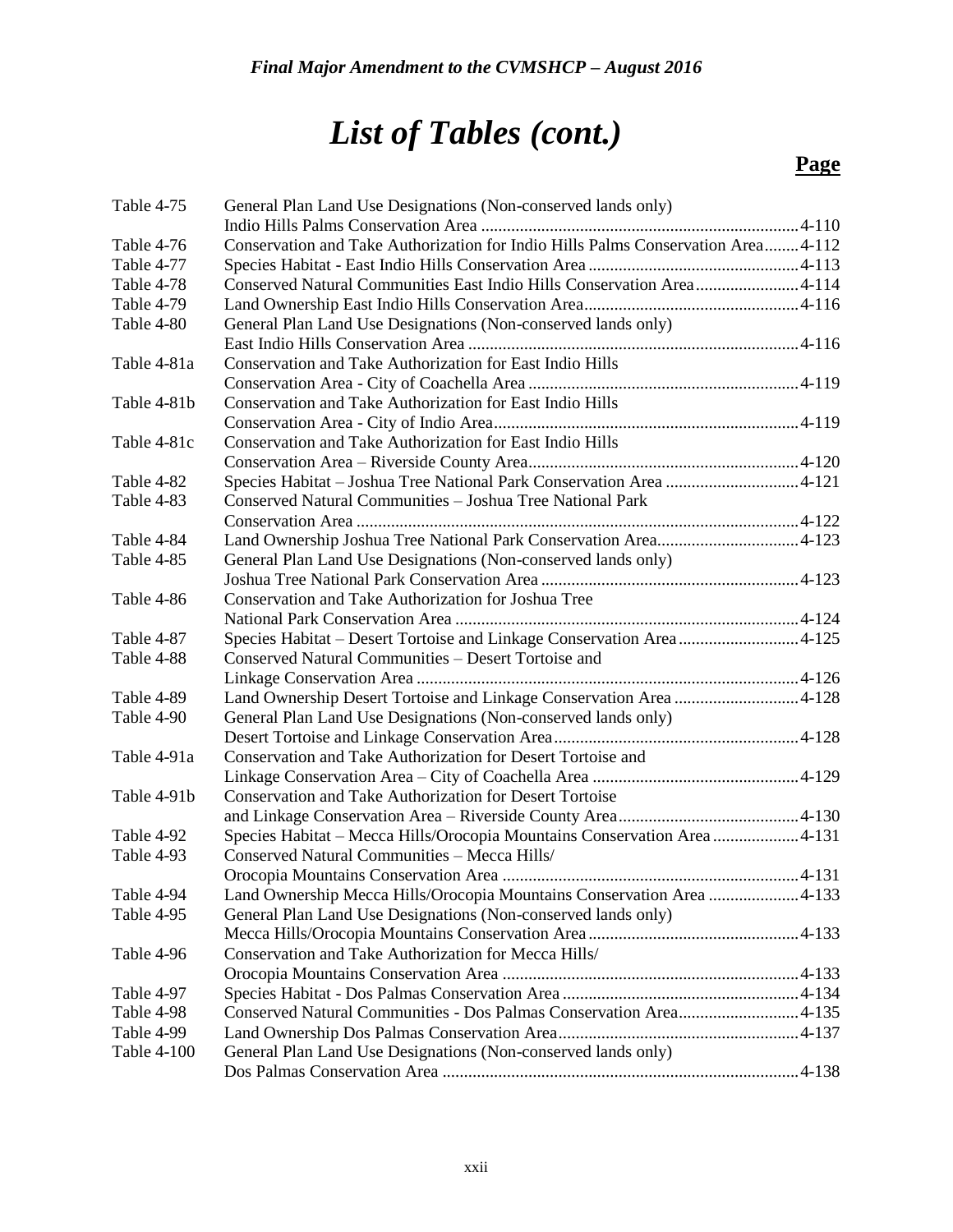#### **Page**

| Table 4-101    | Conservation and Take Authorization for Dos Palmas Conservation Area4-139      |  |
|----------------|--------------------------------------------------------------------------------|--|
| Table 4-102    | Species Habitat - Coachella Valley Stormwater Channel and                      |  |
|                |                                                                                |  |
| Table 4-103    | Conserved Natural Communities - Coachella Valley                               |  |
|                |                                                                                |  |
| Table 4-104    | Land Ownership Coachella Valley Stormwater Channel                             |  |
|                |                                                                                |  |
| Table 4-105    | General Plan Land Use Designations (Non-conserved lands only)                  |  |
|                | Coachella Valley Stormwater Channel and Delta Conservation Area4-144           |  |
| Table 4-106    | Conservation and Take Authorization for Coachella Valley                       |  |
|                |                                                                                |  |
| Table 4-107    | Species Habitat - Santa Rosa and San Jacinto Mountains Conservation Area 4-148 |  |
| Table 4-108    | Conserved Natural Communities - Santa Rosa and                                 |  |
|                |                                                                                |  |
| Table 4-109    | Land Ownership Santa Rosa and San Jacinto Mountains Conservation Area 4-151    |  |
| Table 4-110    | General Plan Land Use Designations (Non-conserved lands only)                  |  |
|                |                                                                                |  |
| Table 4-111a   | Conservation and Take Authorization for Santa Rosa                             |  |
|                | and San Jacinto Mountains Conservation Area - Riverside County Area 4-163      |  |
| Table 4-111b   | Conservation and Take Authorization for Santa Rosa and                         |  |
|                | San Jacinto Mountains Conservation Area - City of Cathedral City Area 4-164    |  |
| Table 4-111c   | Conservation and Take Authorization for Santa Rosa and                         |  |
|                | San Jacinto Mountains Conservation Area - City of Indian Wells Area 4-165      |  |
| Table 4-111d   | Conservation and Take Authorization for Santa Rosa and                         |  |
|                | San Jacinto Mountains Conservation Area - City of La Quinta Area  4-165        |  |
| Table 4-111e   | Conservation and Take Authorization for Santa Rosa and                         |  |
|                | San Jacinto Mountains Conservation Area - City of Palm Desert Area 4-166       |  |
| Table 4-111f   | Conservation and Take Authorization for Santa Rosa and                         |  |
|                | San Jacinto Mountains Conservation Area – City of Palm Springs Area4-166       |  |
| Table $4-111g$ | Conservation and Take Authorization for Santa Rosa and                         |  |
|                | San Jacinto Mountains Conservation Area - City of Rancho Mirage Area  4-167    |  |
| Table 4-112    | Coachella Valley Native Plants Recommended for Landscaping4-180                |  |
| Table 4-113    |                                                                                |  |
| Table 4-114    | Potential Acres of Impact and Conservation of                                  |  |
|                |                                                                                |  |
| Table 4-115    | Conservation and Potential Loss of Conserved Natural Communities 4-188         |  |
| Table 4-116    |                                                                                |  |

### *Section 5*

| Table 5-1  |                                                  |  |
|------------|--------------------------------------------------|--|
| Table 5-2a | Summary of Permittees' Expenditures and Balances |  |
|            |                                                  |  |
| Table 5-2b |                                                  |  |
| Table 5-3a |                                                  |  |
| Table 5-3b |                                                  |  |
| Table 5-3c |                                                  |  |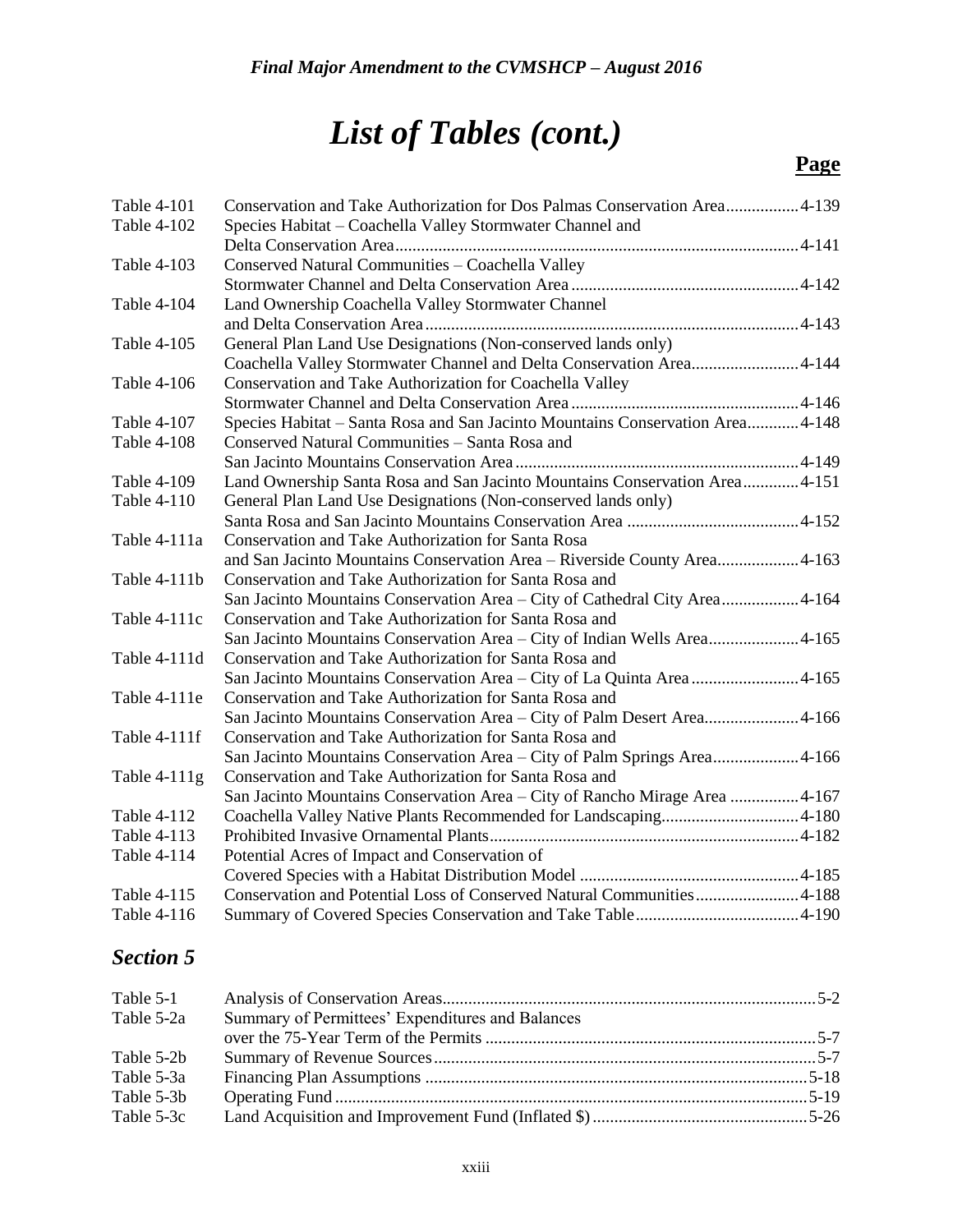| Table 5-3d<br>Table 5-3e |                                                                                         |  |
|--------------------------|-----------------------------------------------------------------------------------------|--|
| <b>Section 6</b>         |                                                                                         |  |
| Table 6-1                |                                                                                         |  |
| <b>Section 7</b>         |                                                                                         |  |
| Table 7-1                |                                                                                         |  |
| Table 7-2                |                                                                                         |  |
| Table 7-3                |                                                                                         |  |
| Table 7-4                | Covered Activities - City of Cathedral City's Facilities in Conservation Areas 7-17     |  |
| Table 7-5                | Covered Activities - City of Palm Springs' Facilities in Conservation Areas7-24         |  |
| Table 7-6                | Covered Activities - Coachella Valley Water District's Facilities                       |  |
|                          |                                                                                         |  |
| Table 7-7                | Covered Activities - Imperial Irrigation District's Facilities                          |  |
|                          |                                                                                         |  |
| Table 7-8                | Covered Activities - Riverside County Flood Control and                                 |  |
|                          |                                                                                         |  |
| Table 7-8a               | Covered Activities - Riverside County Flood Control and                                 |  |
|                          | Water Conservation District's Proposed Facilities in Conservation Areas 7-34            |  |
| Table 7-9                | Covered Activities-Riverside County Transportation Department's                         |  |
|                          |                                                                                         |  |
| Table 7-10               | Covered Activities – Riverside County Waste Resources                                   |  |
|                          |                                                                                         |  |
| <b>Table 7-11</b>        | Covered Activities -State Parks' Facilities in Conservation Areas7-47                   |  |
| Table 7-12               | Covered Activities - City of Desert Hot Springs' Facilities in Conservation Areas  7-48 |  |
| <b>Table 7-13</b>        | Covered Activities - Mission Springs Water District's Facilities in                     |  |
|                          |                                                                                         |  |
| Table 7-14               | Ewe Groups and Subgroups and Associated Trails in the Santa Rosa and                    |  |
|                          |                                                                                         |  |
| Table 7-15               | Adult Population Estimates for PBS Ewe Groups and Subgroups in the                      |  |
|                          |                                                                                         |  |
| <b>Section 8</b>         |                                                                                         |  |
| Table 8-1                | Management Entities for Existing Conservation Lands in                                  |  |

| Table 8-1 | Management Entities for Existing Conservation Lands in |  |
|-----------|--------------------------------------------------------|--|
|           |                                                        |  |
| Table 8-2 | Management Entities for Existing Conservation Lands in |  |
|           |                                                        |  |
| Table 8-3 | Management Entities for Existing Conservation Lands in |  |
|           |                                                        |  |
| Table 8-4 | Management Entities for Existing Conservation Lands in |  |
|           |                                                        |  |
|           |                                                        |  |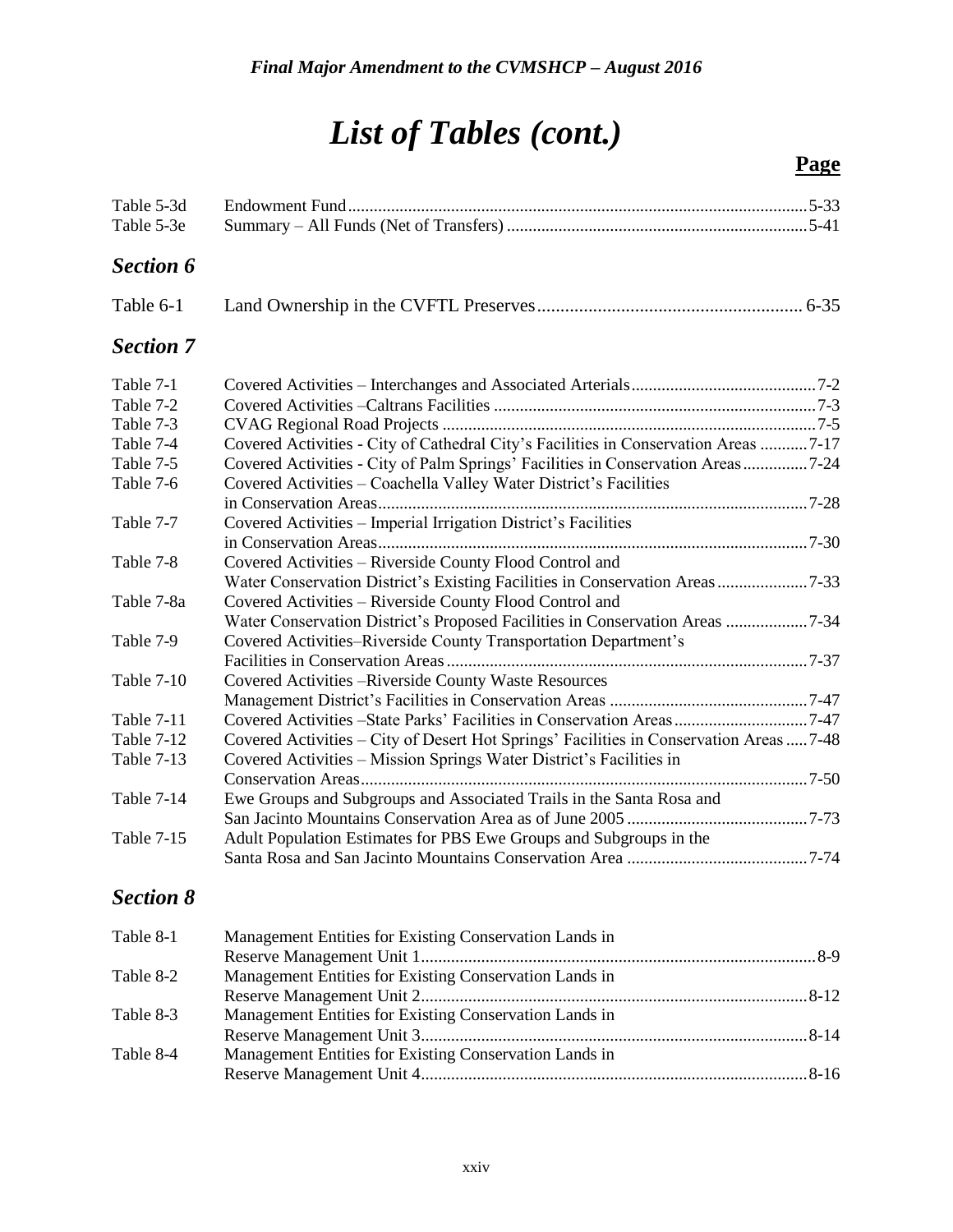### **Page**

| Table 8-5  | Management Entities for Existing Conservation Lands in                     |  |
|------------|----------------------------------------------------------------------------|--|
|            |                                                                            |  |
| Table 8-6  | Management Entities for Existing Conservation Lands in                     |  |
|            |                                                                            |  |
| Table 8-7  |                                                                            |  |
| Table 8-8  | Initial Monitoring on Existing Conservation Lands to                       |  |
|            |                                                                            |  |
| Table 8-9  | CVMSHCP Management Program Budget – 75 year (3.29% inflation factor)8-98   |  |
| Table 8-10 |                                                                            |  |
| Table 8-11 | CVMSHCP Monitoring Program Budget - 75 year (3.29% inflation factor) 8-112 |  |
| Table 8-12 |                                                                            |  |

#### *Section 9*

| Table 9-1a  | Summary of Core Habitat and Other Conserved                                   |  |
|-------------|-------------------------------------------------------------------------------|--|
|             |                                                                               |  |
| Table 9-1b  | Summary of Core Habitat and Other Conserved Habitat to Be                     |  |
|             |                                                                               |  |
| Table 9-2   |                                                                               |  |
| Table 9-3   |                                                                               |  |
| Table 9-4   | Summary of Habitat within Conservation Areas Coachella Valley Milkvetch  9-19 |  |
| Table 9-5   |                                                                               |  |
| Table 9-6   | Summary of Habitat within Conservation Areas Triple-Ribbed Milkvetch  9-31    |  |
| Table 9-7   |                                                                               |  |
| Table 9-8   | Summary of Habitat within Conservation Areas                                  |  |
|             |                                                                               |  |
| Table 9-9   | Summary of Habitat within Conservation Areas Coachella Valley                 |  |
|             |                                                                               |  |
| Table 9-10  | Results of Pit-Trapping for Coachella Valley Giant Sand-Treader Cricket  9-60 |  |
| Table 9-11  | Summary of Habitat within Conservation Areas Coachella Valley                 |  |
|             |                                                                               |  |
| Table 9-12  | Results of Pitfall Trapping for Coachella Valley Jerusalem Cricket9-75        |  |
| Table 9-13  |                                                                               |  |
| Table 9-14  |                                                                               |  |
| Table 9-15  |                                                                               |  |
| Table 9-16  | Summary of Habitat within Conservation Areas                                  |  |
|             |                                                                               |  |
| Table 9-17  | Summary of Habitat within Conservation Areas Flat-Tailed Horned Lizard 9-115  |  |
| Table 9-18  |                                                                               |  |
| Table 9-19  | Summary of Habitat within Conservation Areas California Black Rail9-133       |  |
| Table 9-20  | Summary of Known Occurrences within Conservation Areas Burrowing Owl  9-139   |  |
| Table 9-21a | Summary of Habitat within Conservation Areas                                  |  |
|             |                                                                               |  |
| Table 9-21b | Summary of Habitat within Conservation Areas                                  |  |
|             |                                                                               |  |
| Table 9-22  |                                                                               |  |
| Table 9-23  | Summary of Habitat within Conservation Areas Le Conte's Thrasher  9-166       |  |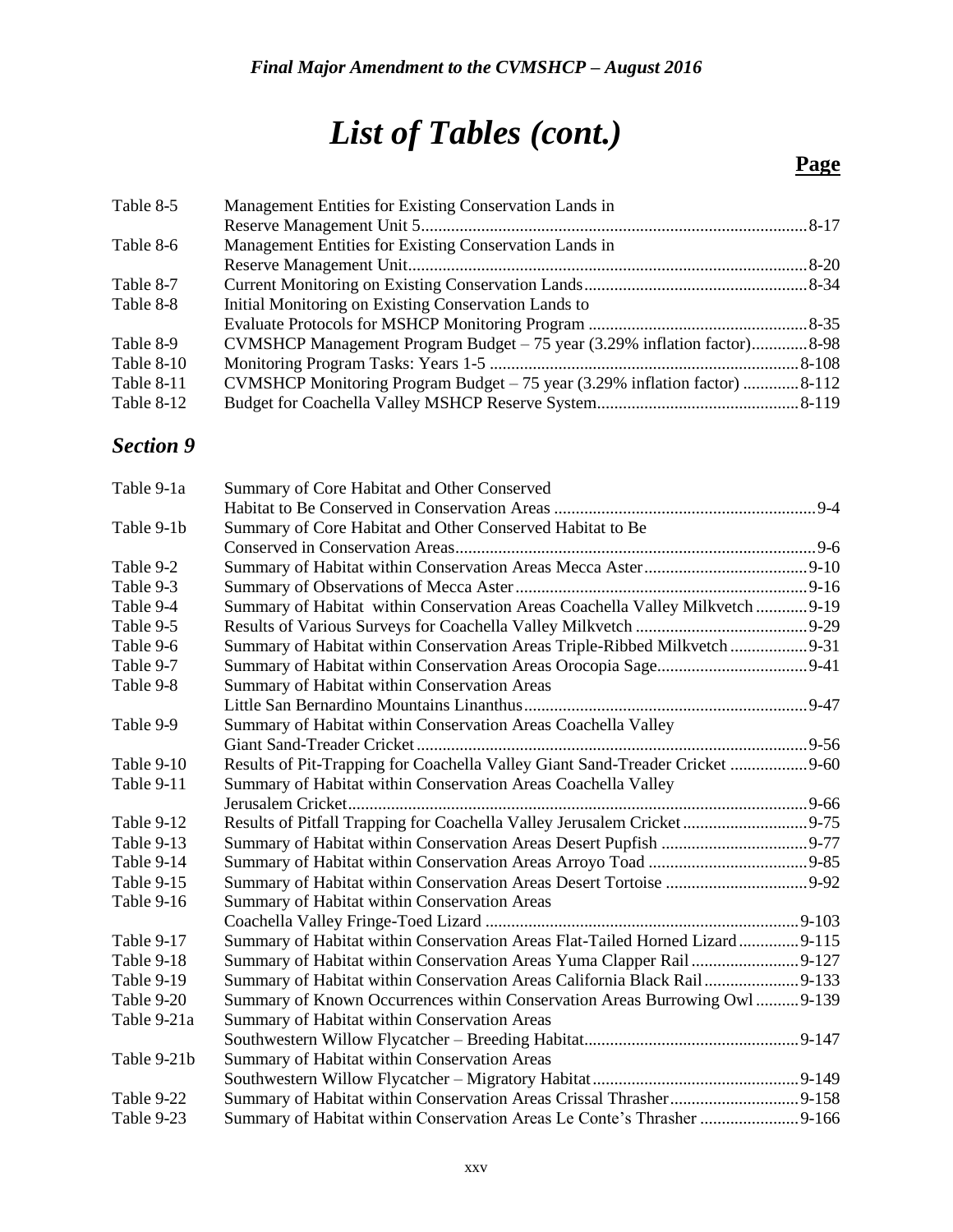### **Page**

| Table 9-24a | Summary of Habitat within Conservation Areas Least Bell's Vireo -                   |            |
|-------------|-------------------------------------------------------------------------------------|------------|
|             |                                                                                     |            |
| Table 9-24b | Summary of Habitat within Conservation Areas Least Bell's Vireo -                   |            |
|             |                                                                                     |            |
| Table 9-25  |                                                                                     |            |
| Table 9-26a | Summary of Habitat within Conservation Areas Yellow Warbler -                       |            |
|             |                                                                                     |            |
| Table 9-26b | Summary of Habitat within Conservation Areas Yellow Warbler -                       |            |
|             |                                                                                     | $.9 - 194$ |
| Table 9-27a | Summary of Habitat within Conservation Areas Yellow-Breasted Chat -                 |            |
|             |                                                                                     |            |
| Table 9-27b | Summary of Habitat within Conservation Areas Yellow-Breasted Chat -                 |            |
|             |                                                                                     |            |
| Table 9-28a | Summary of Habitat within Conservation Areas Summer Tanager -                       |            |
|             |                                                                                     |            |
| Table 9-28b | Summary of Habitat within Conservation Areas Summer Tanager -                       |            |
|             |                                                                                     |            |
| Table 9-29  | Summary of Habitat within Conservation Areas Southern Yellow Bat 9-220              |            |
| Table 9-30  | Summary of Habitat within Conservation Areas Coachella Valley                       |            |
|             |                                                                                     |            |
| Table 9-31  | Results of Various Surveys for Coachella Valley Round-Tailed Ground Squirrel  9-239 |            |
| Table 9-32  | Summary of Habitat within Conservation Areas Palm Springs Pocket Mouse  9-243       |            |
| Table 9-33  |                                                                                     |            |
| Table 9-34  | Summary of Habitat within Conservation Areas Peninsular Bighorn Sheep  9-258        |            |
| Table 9-35  | Adult Population Estimates for PBS Ewe Groups and Subgroups                         |            |
|             |                                                                                     |            |

#### *Section 10*

| Table 10-1a |                                                         |  |
|-------------|---------------------------------------------------------|--|
| Table 10-1b |                                                         |  |
| Table 10-2  | Summary of Natural Community within Conservation Areas: |  |
|             |                                                         |  |
| Table 10-3  | Summary of Natural Community within Conservation Areas: |  |
|             |                                                         |  |
| Table 10-4  | Summary of Natural Community within Conservation Areas: |  |
|             |                                                         |  |
| Table 10-5  | Summary of Natural Community within Conservation Areas: |  |
|             |                                                         |  |
| Table 10-6  | Summary of Natural Community within Conservation Areas: |  |
|             |                                                         |  |
| Table 10-7  | Summary of Natural Community within Conservation Areas: |  |
|             |                                                         |  |
| Table 10-8  | Summary of Natural Community within Conservation Areas: |  |
|             |                                                         |  |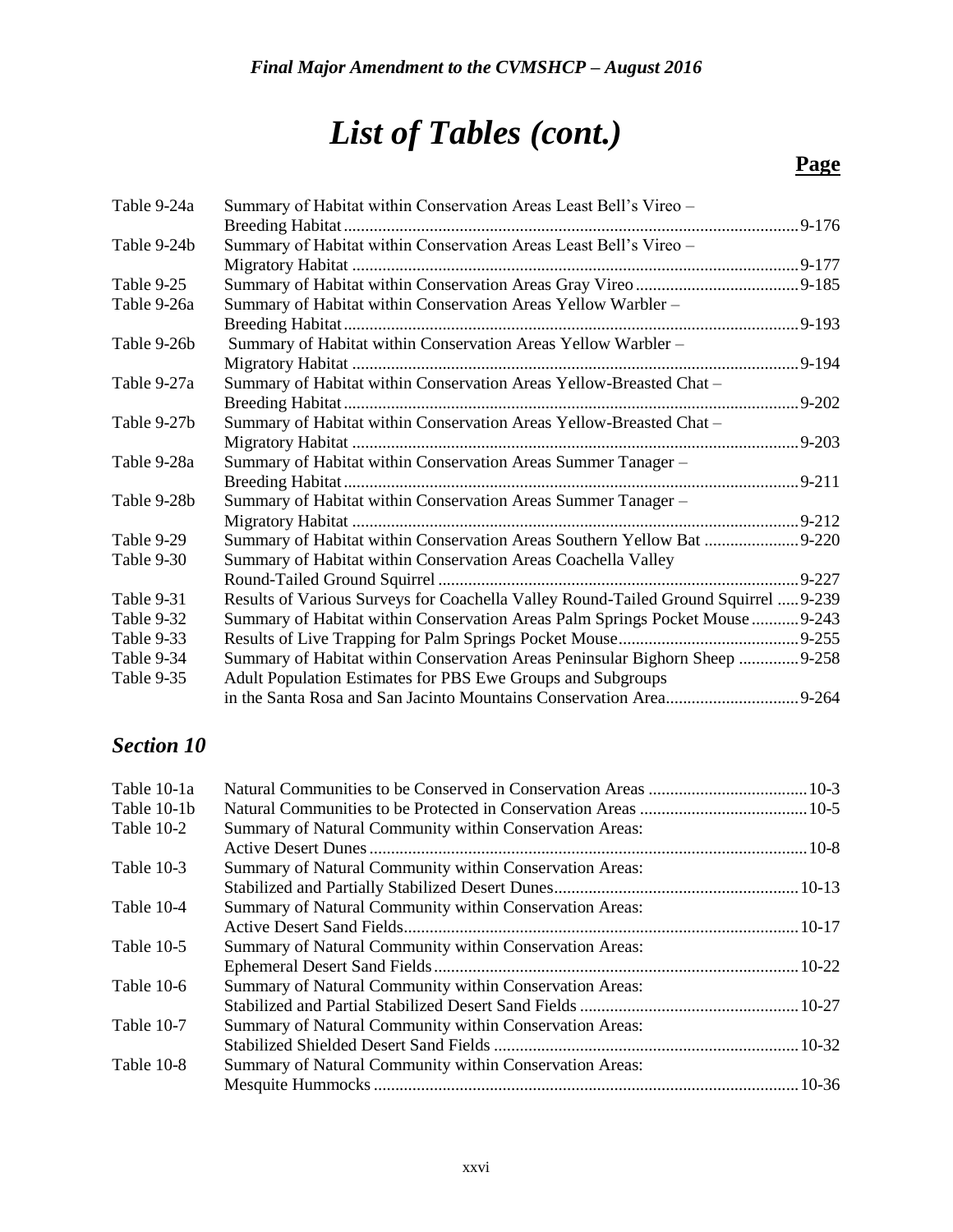| Table 10-9         | Summary of Natural Community within Conservation Areas: |  |
|--------------------|---------------------------------------------------------|--|
|                    |                                                         |  |
| Table 10-10        | Summary of Natural Community within Conservation Areas: |  |
|                    |                                                         |  |
| Table 10-11        | Summary of Natural Community within Conservation Areas: |  |
|                    |                                                         |  |
| Table 10-12        | Summary of Natural Community within Conservation Areas: |  |
|                    |                                                         |  |
| Table 10-13        | Summary of Natural Community within Conservation Areas: |  |
|                    |                                                         |  |
| Table 10-14        | Summary of Natural Community within Conservation Areas: |  |
|                    |                                                         |  |
| Table 10-15        | Summary of Natural Community within Conservation Areas: |  |
|                    |                                                         |  |
| Table 10-16        | Summary of Natural Community within Conservation Areas: |  |
|                    |                                                         |  |
| Table 10-17        | Summary of Natural Community within Conservation Areas: |  |
|                    |                                                         |  |
| Table 10-18        | Summary of Natural Community within Conservation Areas: |  |
|                    |                                                         |  |
| Table 10-19        | Summary of Natural Community within Conservation Areas: |  |
| <b>Table 10-20</b> | Summary of Natural Community within Conservation Areas: |  |
|                    |                                                         |  |
| <b>Table 10-21</b> | Summary of Natural Community within Conservation Areas: |  |
|                    |                                                         |  |
| <b>Table 10-22</b> | Summary of Natural Community within Conservation Areas: |  |
|                    |                                                         |  |
| Table 10-23        | Summary of Natural Community within Conservation Areas: |  |
|                    |                                                         |  |
| Table 10-24        | Summary of Natural Community within Conservation Areas: |  |
|                    |                                                         |  |
| Table 10-25        | Summary of Natural Community within Conservation Areas: |  |
|                    |                                                         |  |
| Table 10-26        | Summary of Natural Community within Conservation Areas: |  |
|                    |                                                         |  |
| Table 10-27        | Summary of Natural Community within Conservation Areas: |  |
|                    |                                                         |  |
| <b>Table 10-28</b> | Summary of Natural Community within Conservation Areas: |  |
|                    |                                                         |  |